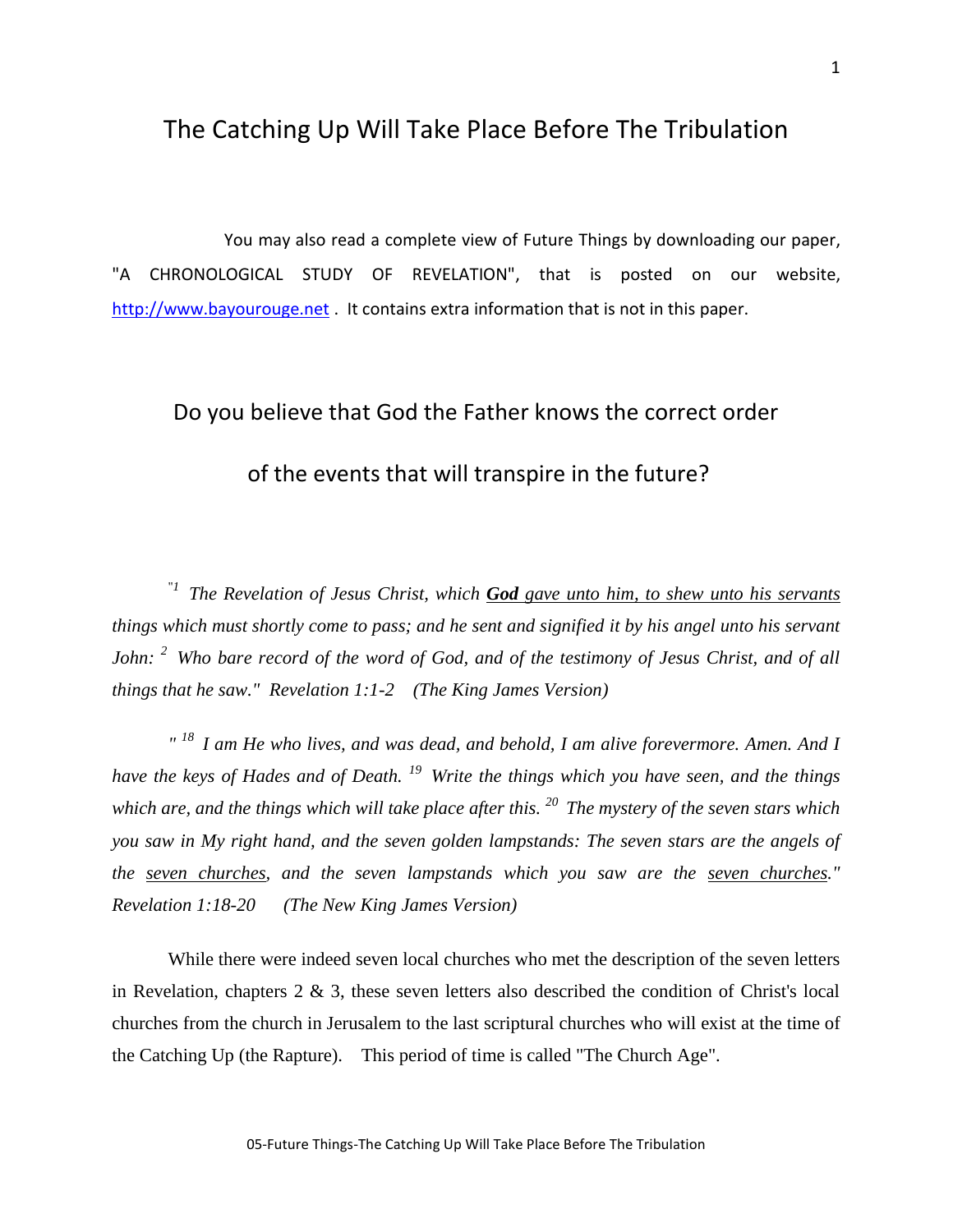Although Jesus Christ will find a few local, scriptural churches who meet the description of the church in Philadelphia when He comes at the Catching Up, most will have degraded to the point that they meet the description of the church in Laodicea. One of the major differences between a Philadelphian church and a Laodicean church is that a Philadelphian church is governed as a theocracy and a Laodicean church is governed as an oligarchy.

When a church serves only the Living God and seeks and follows His direction in every decision they make, they are a theocracy. When either the pastor, the deacons, certain families or certain individuals within a church make the decisions for their church, that church is governed by an oligarchy. On the other hand, if a church allows the majority of the voting membership to control the direction of their church without seeking and following the direction of the Living God, they are governed as a democracy. The only acceptable and safe form of church government is a theocracy.

The point I would like to share is that God showed John that the Catching Up (the Rapture) will take place at the end of the Church Age. The description of the Church Age ends with the last verses of chapter 3,  $T^{21}$  To him that overcometh will I grant to sit with me in my *throne, even as I also overcame, and am set down with my Father in his throne. <sup>22</sup>He that hath an ear, let him hear what the Spirit saith unto the churches." (The King James Version)*

We find that the very next two verses *(Revelation 4:1-2)* says, " *<sup>1</sup>After this I looked, and, behold, a door was opened in heaven: and the first voice which I heard was as it were of a trumpet talking with me; which said, Come up hither, and I will shew thee things which must be hereafter. <sup>2</sup>And immediately I was in the spirit: and, behold, a throne was set in heaven, and one sat on the throne." (The King James Version)`*

It is important to note, however, that even though we have noted that the Church Age described in Revelation chapters 2 and 3 is recorded in chronological order, it does not mean that everything recorded in Revelation 1:1 to Revelation 22:21 was recorded in chronological order. On the contrary, we have noted in the paper titled "A Chronological Study Of Revelation" (on this website), that the Heaven Age begins at the end of Revelation, chapter 11. We find that chapters 12 through 22 of Revelation contains extra information we are to place in the panoramic view Christ gives us in the first eleven chapters.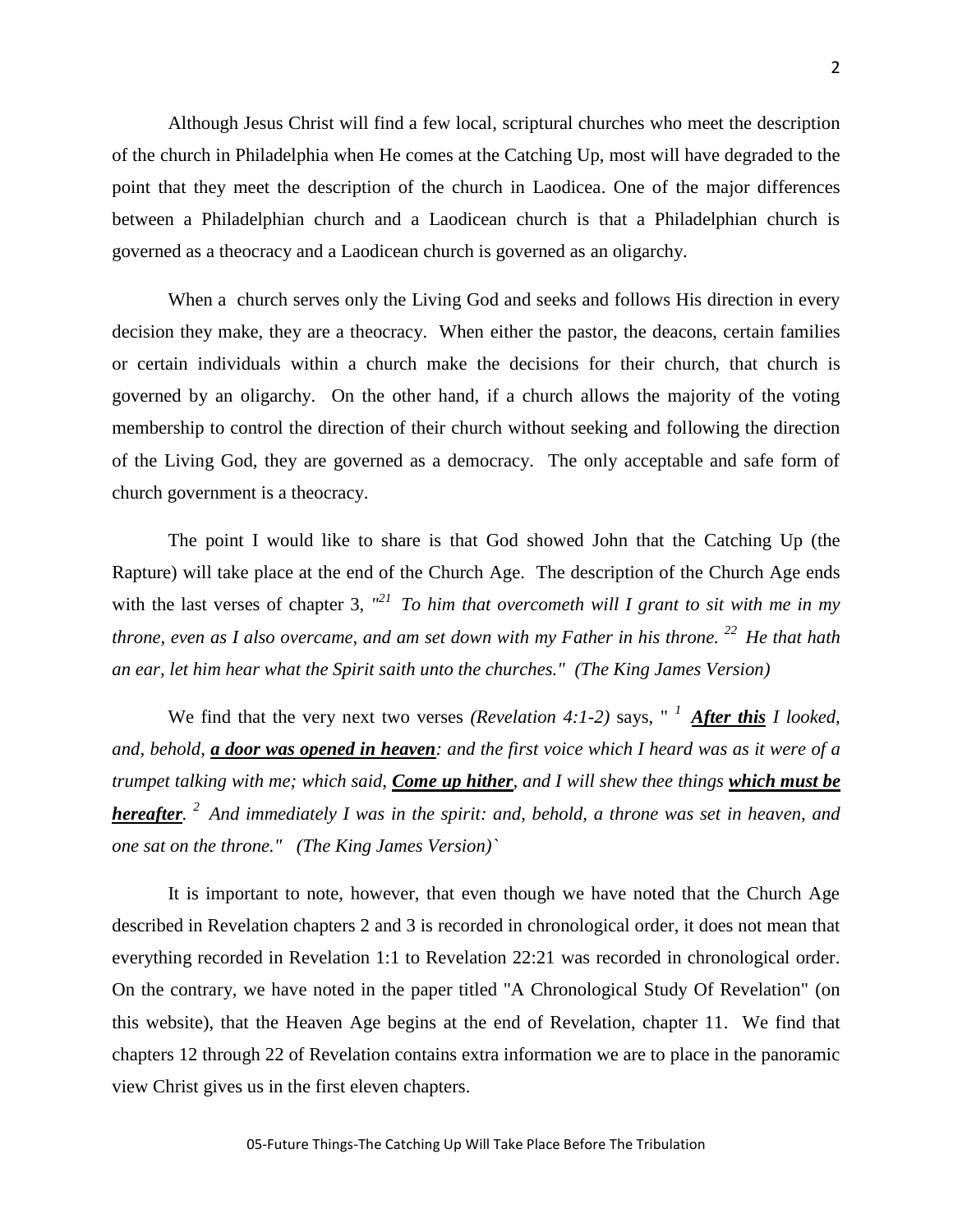After the end of the last verses of chapter 3, the saved members of Christ's local, scriptural churches are never mentioned again because they have been caught up and have returned with Christ to the throne room of the Living God (the Third Heaven). Although there will still be religious assemblies left here on the earth after the Catching Up who call themselves a church, every saved member of every scriptural church has left and there is no one left with scriptural authority to establish another one. It does not matter how hard you beat a dead horse, it is impossible to get it to conceive and 11 months later give birth to a foal. DEAD IS DEAD! Therefore, we see that the Church Age (which we are in right now) will end when God the Father sends His Son to retrieve the Bride of Christ as well as the rest of the Family of God.

Jesus Christ will bring us to the Throne Room of God where we will all be presented at the same time. " *<sup>14</sup>Knowing that he which raised up the Lord Jesus shall raise up us also by Jesus, and shall present us with you." 2 Corinthians 4:14 (King James Version)*

John sees a sealed book opened after he is taken to the Third Heaven, The opening of that sealed book at the beginning of Revelation, chapter 6, begins the seven years of tribulation on this present earth.

*"1 And I saw when the Lamb opened one of the seals, and I heard, as it were the noise of thunder, one of the four beasts saying, Come and see. <sup>2</sup>And I saw, and behold a white horse: and he that sat on him had a bow; and a crown was given unto him: and he went forth conquering, and to conquer. <sup>3</sup>And when he had opened the second seal, I heard the second beast say, Come and see. <sup>4</sup>And there went out another horse that was red: and power was given to him that sat thereon to take peace from the earth, and that they should kill one another: and there was given unto him a great sword. <sup>5</sup>And when he had opened the third seal, I heard the third beast say, Come and see. And I beheld, and lo a black horse; and he that sat on him had a pair of balances in his hand. <sup>6</sup>And I heard a voice in the midst of the four beasts say, A measure of wheat for a penny, and three measures of barley for a penny; and see thou hurt not the oil and the wine. <sup>7</sup>And when he had opened the fourth seal, I heard the voice of the fourth beast say, Come and see. <sup>8</sup>And I looked, and behold a pale horse: and his name that sat on him was Death, and Hell followed with him. And power was given unto them over the fourth part of the earth, to kill with sword, and with hunger, and with death, and with the beasts of the earth. <sup>9</sup>And when he had opened the fifth seal, I saw under the altar the souls of them that were slain for the*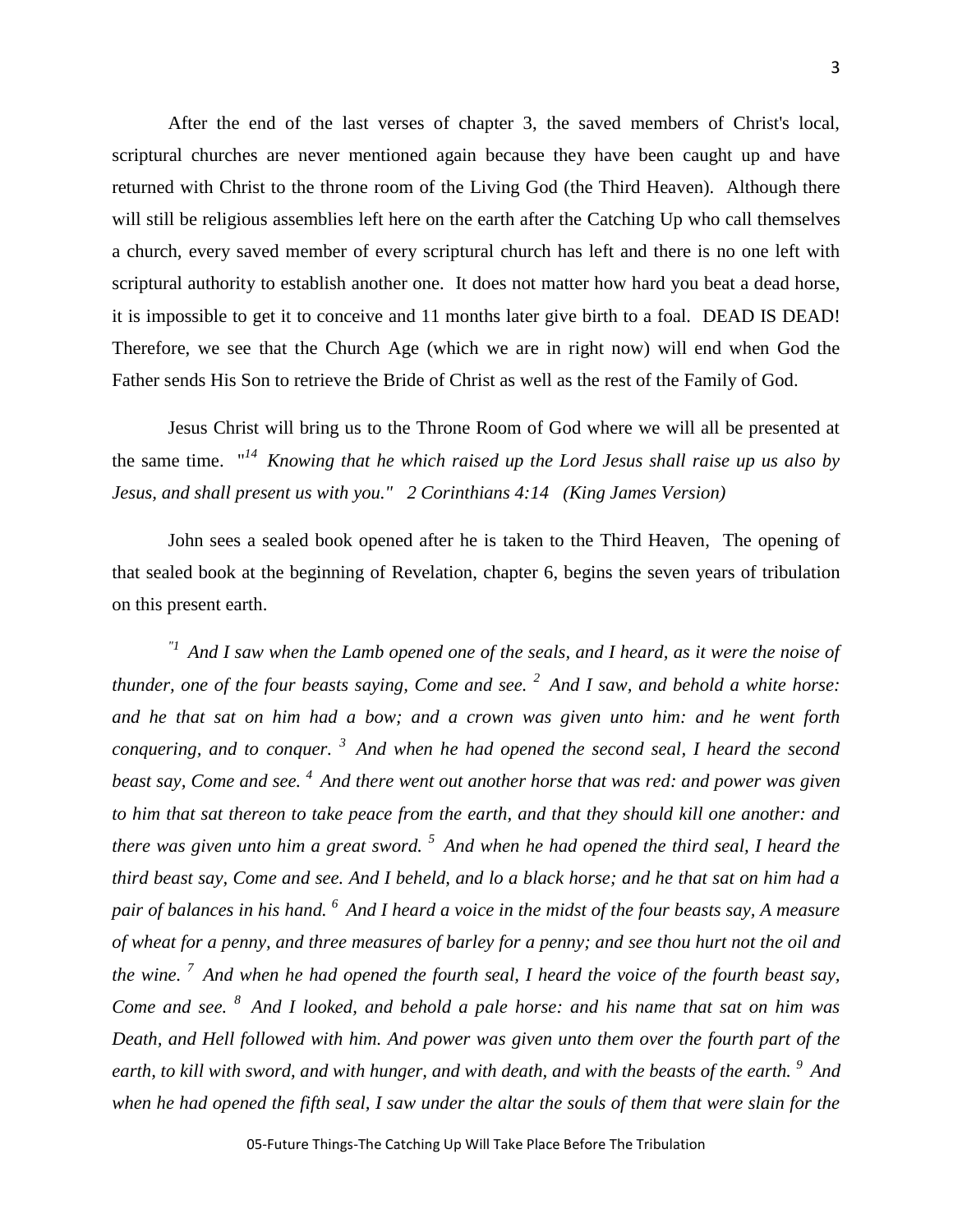*word of God, and for the testimony which they held: <sup>10</sup>And they cried with a loud voice, saying, How long, O Lord, holy and true, dost thou not judge and avenge our blood on them that dwell on the earth? <sup>11</sup>And white robes were given unto every one of them; and it was said unto them, that they should rest yet for a little season, until their fellowservants also and their brethren, that should be killed as they were, should be fulfilled. <sup>12</sup>And I beheld when he had opened the sixth seal, and, lo, there was a great earthquake; and the sun became black as sackcloth of hair, and the moon became as blood; <sup>13</sup>And the stars of heaven fell unto the earth, even as a fig tree casteth her untimely figs, when she is shaken of a mighty wind. <sup>14</sup>And the heaven departed as a scroll when it is rolled together; and every mountain and island were moved out of their places. <sup>15</sup>And the kings of the earth, and the great men, and the rich men, and the chief captains, and the mighty men, and every bondman, and every free man, hid themselves in the dens and in the rocks of the mountains; <sup>16</sup>And said to the mountains and rocks, Fall on us, and hide us from the face of him that sitteth on the throne, and from the wrath of the Lamb: <sup>17</sup>For the great day of his wrath is come; and who shall be able to stand?" Revelation 6:1-17 (King James Version)*

Jesus Christ gave John another insight to help John understand the proper sequence of the future events. In Revelation 19:5-10, John sees that the saved who are caught up will attend the marriage supper of the Lamb.

*" <sup>5</sup>And a voice came out of the throne, saying, Praise our God, all ye his servants, and ye that fear him, both small and great. <sup>6</sup>And I heard as it were the voice of a great multitude, and as the voice of many waters, and as the voice of mighty thunderings, saying, Alleluia: for the Lord God omnipotent reigneth. <sup>7</sup>Let us be glad and rejoice, and give honour to him: for the marriage of the Lamb is come, and his wife hath made herself ready. <sup>8</sup>And to her was granted that she should be arrayed in fine linen, clean and white: for the fine linen is the righteousness of saints. <sup>9</sup>And he saith unto me, Write, Blessed are they which are called unto the marriage supper of the Lamb. And he saith unto me, These are the true sayings of God. <sup>10</sup>And I fell at his feet to worship him. And he said unto me, See thou do it not: I am thy fellowservant, and of thy brethren that have the testimony of Jesus: worship God: for the testimony of Jesus is the spirit of prophecy." Revelation 19:5-10 (King James Version)*

After the marriage supper of the Lamb, John sees that Christ will come to earth to destroy the Beast, the kings of the earth and their armies who opposed Him.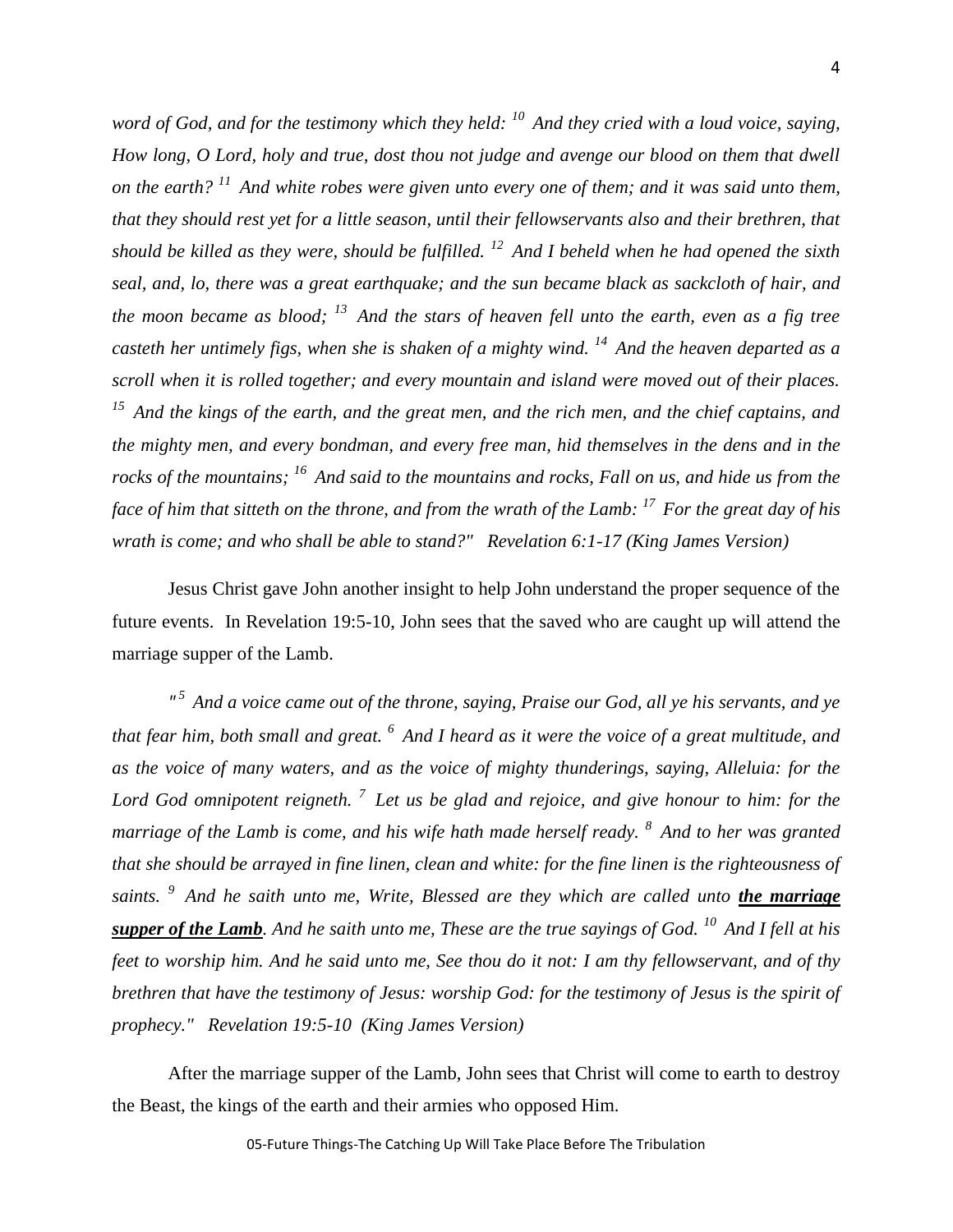*<sup>11</sup>And I saw heaven opened, and behold a white horse; and he that sat upon him was called Faithful and True, and in righteousness he doth judge and make war. <sup>12</sup>His eyes were as a flame of fire, and on his head were many crowns; and he had a name written, that no man knew, but he himself. <sup>13</sup>And he was clothed with a vesture dipped in blood: and his name is called The Word of God. <sup>14</sup>And the armies which were in heaven followed him upon white horses, clothed in fine linen, white and clean. <sup>15</sup>And out of his mouth goeth a sharp sword, that with it he should smite the nations: and he shall rule them with a rod of iron: and he treadeth the winepress of the fierceness and wrath of Almighty God. <sup>16</sup>And he hath on his vesture and on his thigh a name written, KING OF KINGS, AND LORD OF LORDS. <sup>17</sup>And I saw an angel standing in the sun; and he cried with a loud voice, saying to all the fowls that fly in the midst of heaven, Come and gather yourselves together unto the supper of the great God; <sup>18</sup>That ye may eat the flesh of kings, and the flesh of captains, and the flesh of mighty men, and the flesh of horses, and of them that sit on them, and the flesh of all men, both free and bond, both small and great. <sup>19</sup>And I saw the beast, and the kings of the earth, and their armies, gathered together to make war against him that sat on the horse, and against his army. <sup>20</sup>And the beast was taken, and with him the false prophet that wrought miracles before him, with which he deceived them that had received the mark of the beast, and them that worshipped his image. These both were cast alive into a lake of fire burning with brimstone. <sup>21</sup>And the remnant were slain with the sword of him that sat upon the horse, which sword proceeded out of his mouth: and all the fowls were filled with their flesh.*" *Revelation 19:11-21 (King James Version)*

Then John sees that Satan will be bound in the bottomless pit for about 1,000 years while Christ rules this earth from Jerusalem.

*" <sup>1</sup>And I saw an angel come down from heaven, having the key of the bottomless pit and a great chain in his hand. <sup>2</sup>And he laid hold on the dragon, that old serpent, which is the Devil, and Satan, and bound him a thousand years, <sup>3</sup>And cast him into the bottomless pit, and shut him up, and set a seal upon him, that he should deceive the nations no more, till the thousand years should be fulfilled: and after that he must be loosed a little season. <sup>4</sup>And I saw thrones, and they sat upon them, and judgment was given unto them: and I saw the souls of them that were beheaded for the witness of Jesus, and for the word of God, and which had not worshipped the beast, neither his image, neither had received his mark upon their foreheads, or in their*